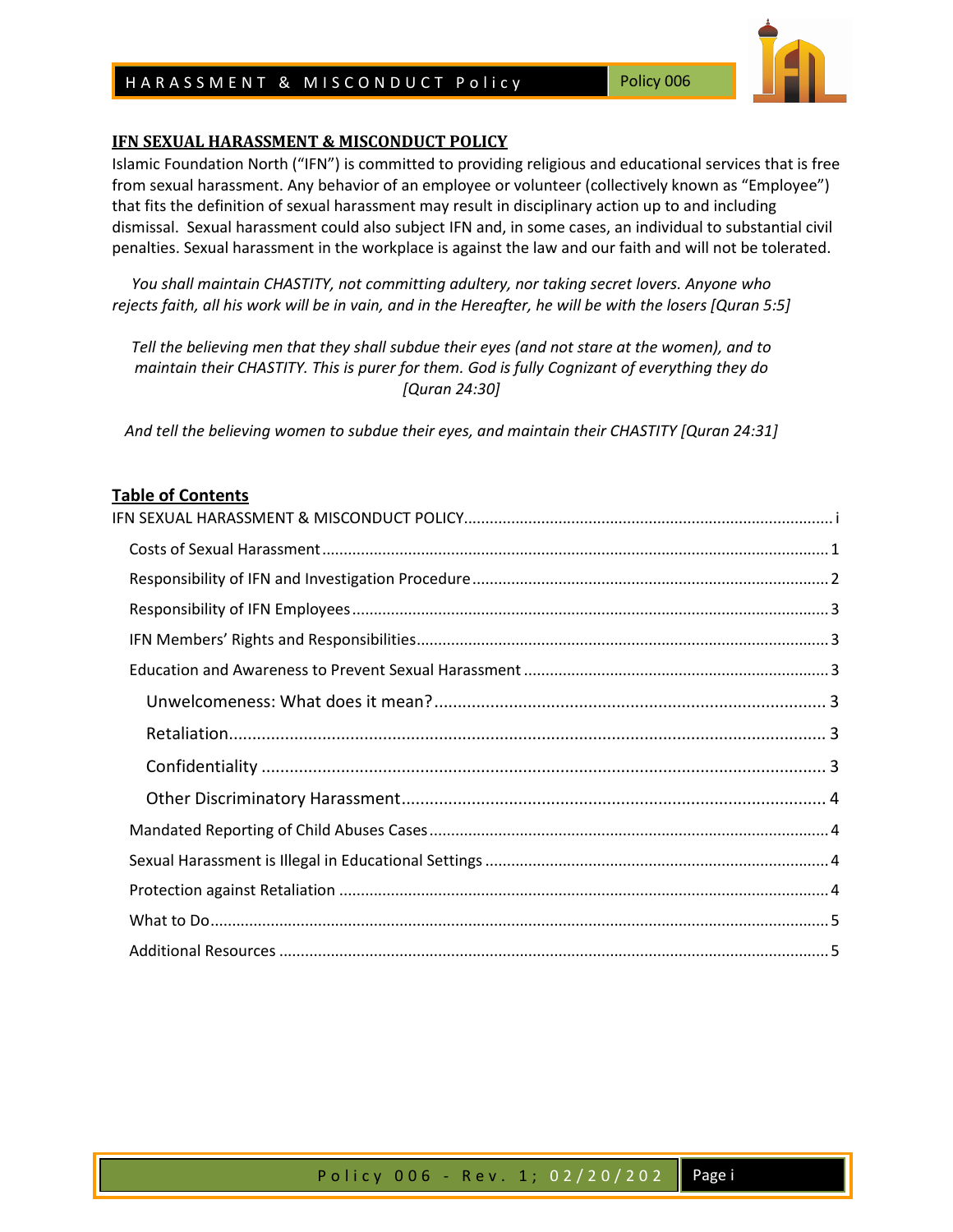

# **Costs of Sexual Harassment**

Sexual harassment is highly disruptive and unpleasant for all parties involved, and it is also very costly in many ways. Everyone in the workgroup feels its negative effects, and the immediate parties involved may suffer severe losses, including:

- Financial Losses
- Loss of Physical Health
- Loss of Emotional well-being
- Loss of Time and Productivity

IFN takes allegations of sexual harassment seriously and will take appropriate action to address. Sexual harassment, including sexual misconduct and sexual violence, is a form of unlawful gender discrimination which involves the conduct of a person of either sex, toward a person of the opposite sex or same sex, and occurs when such conduct consists of unwelcome sexual advances, unwelcome requests for sexual favors and other unwelcome verbal, nonverbal or physical behavior of a sexual nature. Sexual violence refers to physical acts perpetrated against a person's will or where a person is incapable of giving consent due to the person's use of drugs or alcohol or an intellectual or other disability. Sexual violence includes, but is not limited to, sexual assault, rape, sexual exploitation, intimate partner violence, and sexual coercion and stalking. All such acts of sexual violence are forms of sexual harassment prohibited under federal and state law.

Sexual harassment also includes gender-based harassment, which may include acts of verbal, nonverbal, or physical aggression, intimidation or hostility based on sex or sex-stereotyping, even if those acts do not involve conduct of a sexual nature.

The harasser can be any member of the governing bodies, committee leads, other members of IFN, an employee, supervisor, co-worker, other employee, volunteer or a non-employee who has a business relationship with the IFN.

IFN has designated a male and female coordinator to receive reports of sexual misconduct or harassment.

ANY INDIVIDUAL WHO HAS BEEN THE VICTIM OF A CRIME, SUCH AS SEXUAL ASSAULT OR OTHER FORM OF SEXUAL VIOLENCE, SHOULD CONTACT THE LOCAL POLICE DEPARTMENT OR CALL 911 IMMEDIATELY. Even if possible criminal conduct is reported to the police, IFN will still conduct an internal investigation to determine what occurred and take appropriate steps to assist the victim. IFN also reserves the right to investigate allegations of sexual misconduct or harassment in appropriate circumstances, even in the absence of an official report filed with IFN or with local law enforcement.

IFN will attempt to maintain the confidentiality and privacy of those involved in an investigation to the extent possible, within the requirements of conducting reasonable investigations. However, complete confidentiality cannot be guaranteed. Disclosure may be required by law or by the circumstances of the investigation.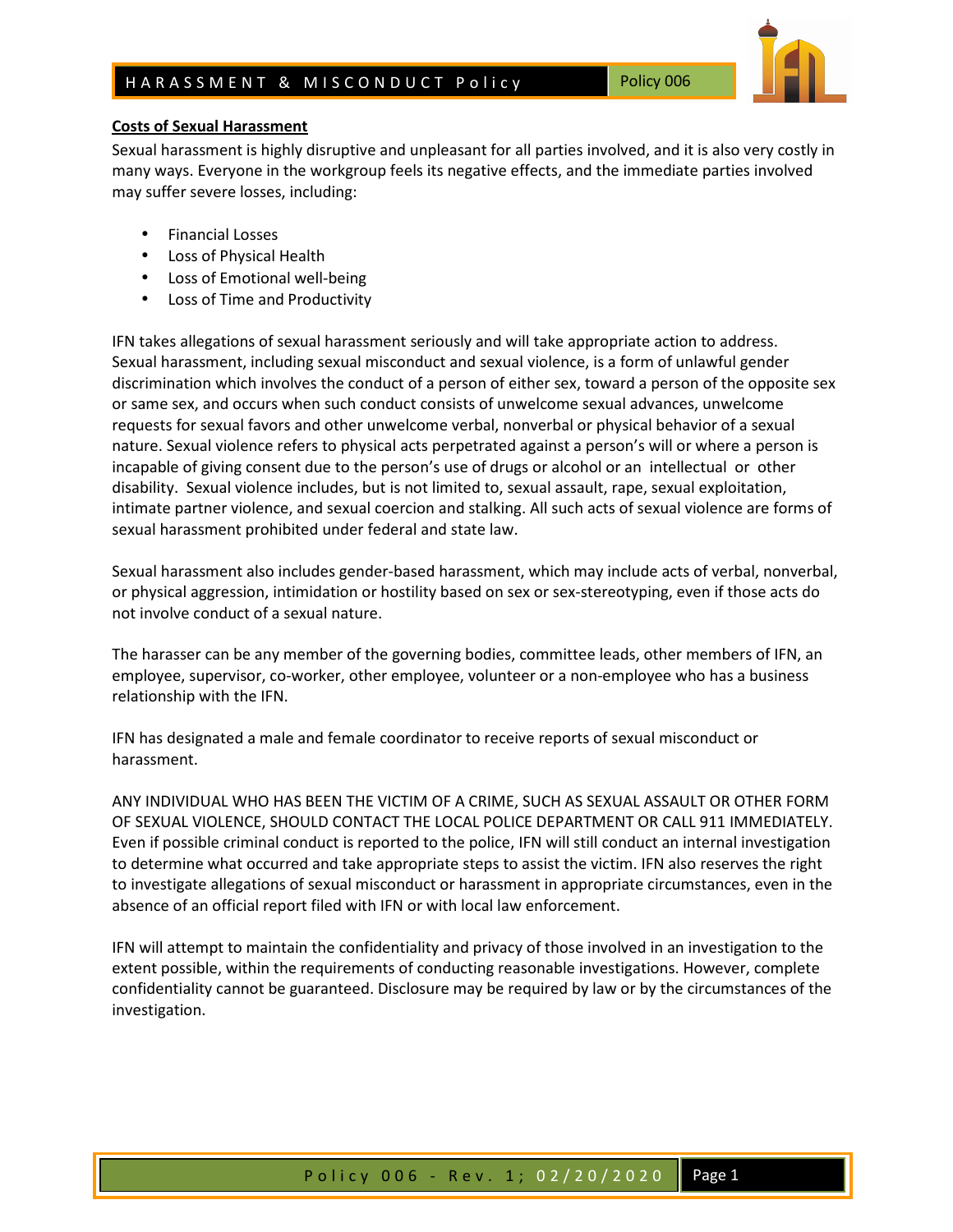# HARASSMENT & MISCONDUCT Policy Policy

#### **Responsibility of IFN and Investigation Procedure**

The committee will act upon the various options available for resolution of the complaint. A thorough and impartial investigation of the incident will be completed as promptly as possible. The Ethics Committee will provide guidance for any incident reported as needed on investigating and handling the potential harassment. The Executive Committee and the Board of Trustees will take effective measures to ensure no further apparent or alleged harassment occurs pending completion of an investigation by the Ethics Committee.

The investigation generally will include interviews with the parties, interviews with any witnesses and a review of any relevant documents, including texts, emails and postings on social media. Disclosure of facts to parties and witnesses will be limited to what is reasonably necessary to conduct a fair and thorough investigation. All participants in the investigation are required to present truthful and accurate information. Knowingly making false statements or presenting inaccurate information is unacceptable and will result in separate disciplinary action regarding that conduct.

The proceedings will be kept as informal and confidential as may be appropriate at any stage of the procedure.

Based on the results of the investigation, the complaint may be heard by a neutral hearing panel which will determine by a preponderance of the evidence whether or not there has been a violation of this policy. If a violation is found, the panel will make a recommendation as to the sanctions to be imposed. Possible sanctions and remedial actions include, but are not limited to:

- Participation in training or educational sessions on sexual misconduct, harassment and other forms of discrimination;
- A written warning placed in the violator's file;
- Reassignment of responsibilities, if practicable;
- Probation;
- Suspension;
- And Termination or dismissal.

The parties are both entitled to appeal the decision of the panel. The filing of a complaint which is later found to have been malicious, intentionally false or advanced in bad faith may subject the complainant to discipline. Anyone who believes that he or she has been the subject of a false complaint of sexual misconduct or harassment should meet with the Grievance Committee to discuss the allegations. Any claims not made in good faith -- can lead to serious discipline and legal and financial liability for the accuser.

This Sexual Misconduct and Harassment Policy does not preempt or supersede any legal procedures or remedies otherwise available to a victim of sexual misconduct, harassment or other discrimination under state or federal law. Alternately, or in addition to using IFN's internal procedures and/or reporting to local law enforcement, a student, volunteer or Employee has the right to file a complaint of sexual misconduct or harassment with federal and state agencies that investigate discrimination charges. An external complaint must be filed directly with the appropriate agency. The agency also should be consulted concerning time deadlines for filing.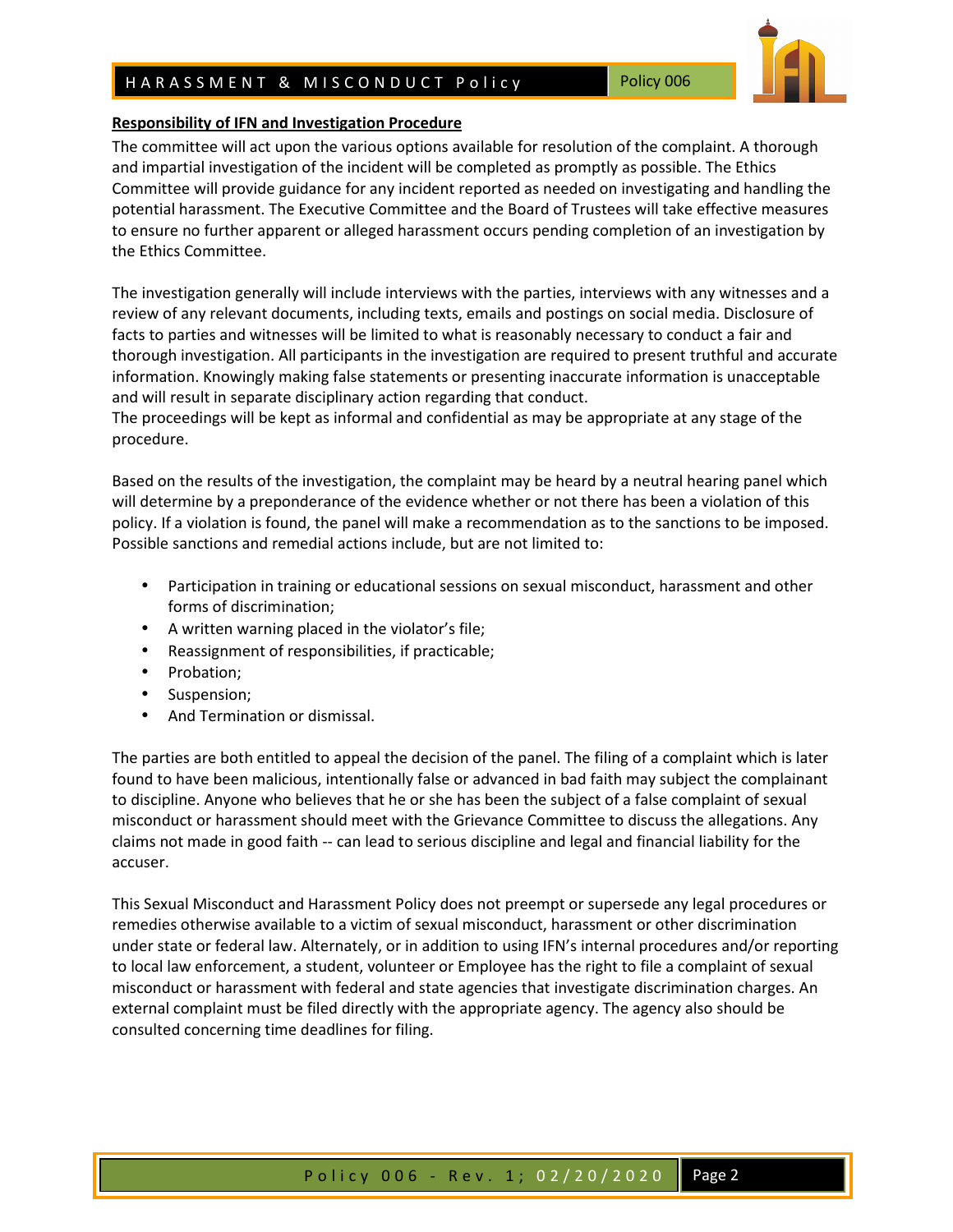# H A R A S S M E N T & M I S C O N D U C T P o lic y Policy 006

# **Responsibility of IFN Employees**

Each individual employee has the responsibility to refrain from sexual harassment in the workplace. An individual employee who sexually harasses a fellow worker, volunteer, or student is, of course, liable for his or her individual conduct. The harassing Employee will be subject to disciplinary action up to and including discharge in accordance with IFN policy as appropriate.

# **IFN Members' Rights and Responsibilities**

IFN will not stand for the shaming of any member, student or Employee who believes he or she has been the target of sexual harassment. Members are encouraged to report the unwelcome conduct as soon as possible to coordinators.

# **Education and Awareness to Prevent Sexual Harassment**

## **Unwelcomeness: What does it mean?**

 *How can you know in advance if a behavior is unwelcome?* 

Here are some general guidelines to avoid committing unwelcome behavior:

- Respect the people around you,
- Think before acting,
- Imagine how other people might be feeling,
- Be sensitive to diverse perspectives,
- Exercise common courtesy,
- Think twice before making any joke, and
- Backbiting and spreading rumors (Islamic Jurisdiction).

# **Retaliation**

# *Once sexual harassment has been reported, the member should not retaliate*

- Retaliation against a member after he or she has complained about harassment or participated in an investigation of harassment (or threatening to retaliate if he or she complains or participates in an investigation) is unlawful and can lead to serious consequences, including legal and financial liability.
- Once the allegation of potential sexual harassment is raised, all persons who have knowledge of the issue are on notice, and the IFN is responsible for ensuring that a proper investigation is undertaken and investigate all claims, including accusations that later turn out to be false.

# **Confidentiality**

# *If you report an incident of sexual harassment, or ask for help on a question of sexual harassment, you are entitled to confidentiality within certain limits*

• If you request confidentiality, you will be advised that IFN needs to conduct an investigation. Those involved will need to be interviewed. Confidentiality will be protected where possible. Some people may "need to know." In such cases these people will be asked to keep matters confidential where possible. If the issue later becomes a lawsuit, any request for confidentiality may not be able to be honored at that future time if personnel files are demanded, or if people are interviewed by attorneys. Otherwise, access to your files on the issue can and should be limited to a "need to know" basis.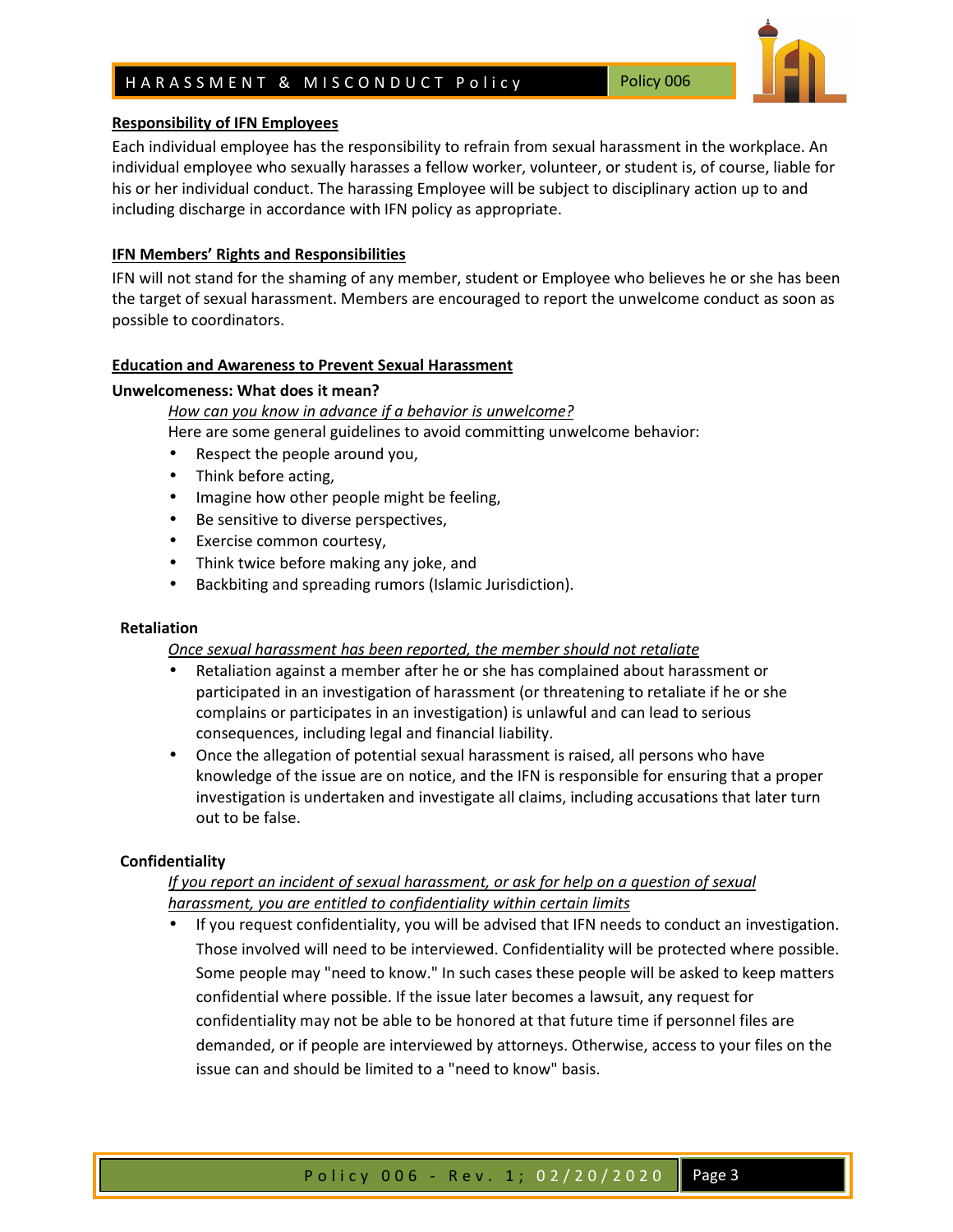# H A R A S S M E N T & M I S C O N D U C T P o lic y Policy 006



### **Other Discriminatory Harassment**

The same general principles (such as Unwelcomeness, severity or pervasiveness, hostile environment) that you have learned constitute sexual harassment also apply to other forms of harassment

The standard for other discriminatory harassment is essentially the same as that for sexual harassment the harassment must be offensive to a reasonable person in the position of the person being harassed, considering all of the circumstances including that person's protected characteristic (such as that person's race, color, religion, age, sex, national origin, or disability).

*NOTE: There is often confusion regarding harassment based on sex; such as pervasive "male bashing" or offensive but non-sexual comments regarding women. This type of harassment is equally prohibited by the Civil Rights Act of 1964*.

### **Mandated Reporting of Child Abuses Cases**

*DEPARTMENT OF CHILDREN AND FAMILY SERVICES (DCFS) SYSTEM GUIDELINES, PROTOCOLS AND OPTIONS:* 

- DCFS has the primary responsibility of protecting children through the investigation of suspected abuse or neglect by parents and other caregivers in a position of trust or authority over the child.
- You can call the 24-hour Child Abuse Hotline at 800-25-ABUSE (800-252-2873 or TTY 1- 800- 358-5117) if you suspect that a child or you (if you are under 18) has been harmed or is at risk of being harmed by abuse or neglect. If you believe a child or you (if you are under 18) are in immediate danger of harm, call 911 first. Your confidential call will not only make sure the child is safe, but also help provide the child's family the services they need to provide a safe, loving and nurturing home (As Quoted in CIOGC Sexual Harassment Policy).

### **Sexual Harassment is Illegal in Educational Settings**

Everyone has right to attend a religious institution free from sexual harassment. The Illinois Human Rights Act makes it unlawful for any religious or educational institution to sexually harass their members or students. This **ACT** specifically prohibits unwelcome advances or conduct of a sexual nature and requests for sexual favors from students by any teacher or any member of the administrative staff or the governing body of Islamic Foundation North.

Examples of Sexual Harassment in IFN Weekend School Setting:

- A teacher who continually makes jokes of a sexual nature in the classroom;
- A teacher or an administrative staff who promises a student a better grade if the student does not resist any inappropriate touching or sexual advances;

### **Protection against Retaliation**

It is unlawful for a teacher or any administrative staff of the Weekend Islamic School of IFN to retaliate against any student because the student reported sexual harassment.